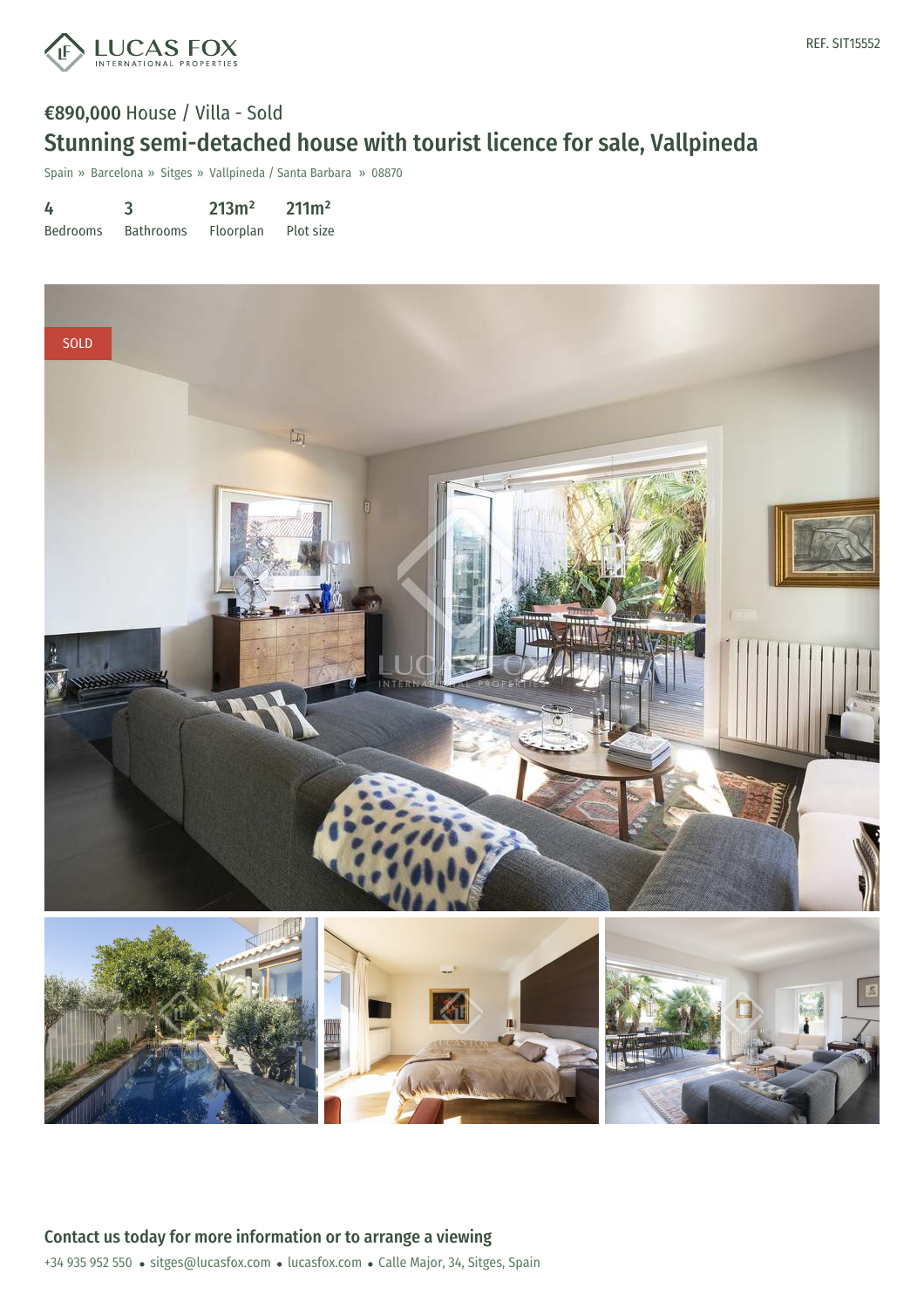

# €890,000 House / Villa - Sold Stunning semi-detached house with tourist licence for sale, Vallpineda

Spain » Barcelona » Sitges » Vallpineda / Santa Barbara » 08870

| 4               | 3                | 213m <sup>2</sup> | 211m <sup>2</sup> |
|-----------------|------------------|-------------------|-------------------|
| <b>Bedrooms</b> | <b>Bathrooms</b> | Floorplan         | Plot size         |

### **OVERVIEW**

## Beautiful 4-bedroom family house with sea views and a private garden and pool, located in the Vallpineda residential area, walking distance to sitges centre.

Presented in immaculate, move-in condition, this semi-detached family home with a tourist rental licence is located walking distance from Sitges Centre and offered at a competitive price.

This exceptional family home is found in the sought-after Vallpineda residential area which offers excellent private sports facilities, including indoor and outdoor pools, tennis and padel courts as well as a horse-riding centre and is very close to the British School of Barcelona, making it a coveted area amongst both international families and locals alike.

On the ground floor of this modern house we find a large open-plan, split-level living, dining and kitchen area with a fireplace and a wall of glass sliding doors opening onto the terrace, garden and pool, offering complete privacy. A guest toilet, rear terrace and a utility area are also found on this floor.

On the first floor we find a large master bedroom with a walk-in wardrobe and an ensuite bathroom and a second double bedroom with a family bathroom. Both of the bedrooms have access to a private terrace offering sea views.

The upper floor consists of an open plan bedroom and office, leading out to a spacious terrace enjoying panoramic views of the sea and Sitges with its iconic church spire.

On the lower ground floor there is a fully equipped guest apartment with a separate entrance and private terrace with access to the pool, which can be rented out to tourists. The basement [provides](mailto:sitges@lucasfox.com) an office [space,](https://www.lucasfox.com) storage area and a private garage.

An excellent opportunity for families seeking a peaceful home by the sea in an exclusive residential area.



#### [lucasfox.com/go/sit15552](https://www.lucasfox.com/go/sit15552)

Sea views, Garden, Swimming pool, Terrace, Private garage, Natural light, Wooden flooring, Parking, Air conditioning, Alarm, Balcony, Double glazing, Equipped Kitchen, Exterior, Fireplace, Heating, Near international schools, Pet-friendly, Security, Storage room, Tourist License, Transport nearby, Utility room, Views, Walk-in wardrobe